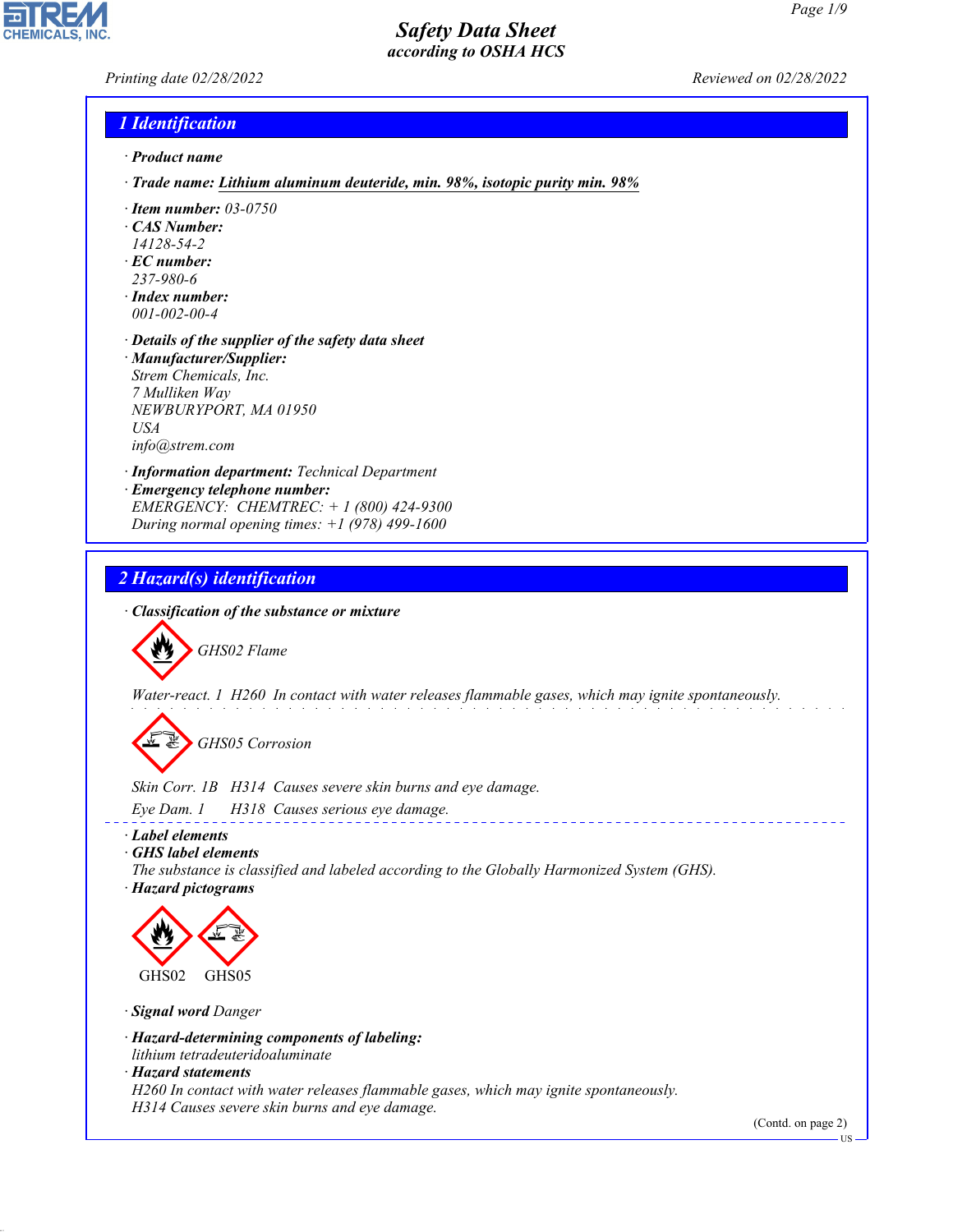

- *· After inhalation: In case of unconsciousness place patient stably in side position for transportation.*
- *· After skin contact: Immediately wash with water and soap and rinse thoroughly.*
- *· After eye contact: Rinse opened eye for several minutes under running water. Then consult a doctor.*
- *· After swallowing: Drink copious amounts of water and provide fresh air. Immediately call a doctor.*
- *· Information for doctor:*

44.1.1

*· Most important symptoms and effects, both acute and delayed No further relevant information available.*

*· Indication of any immediate medical attention and special treatment needed No further relevant information available.*

(Contd. on page 3)

US

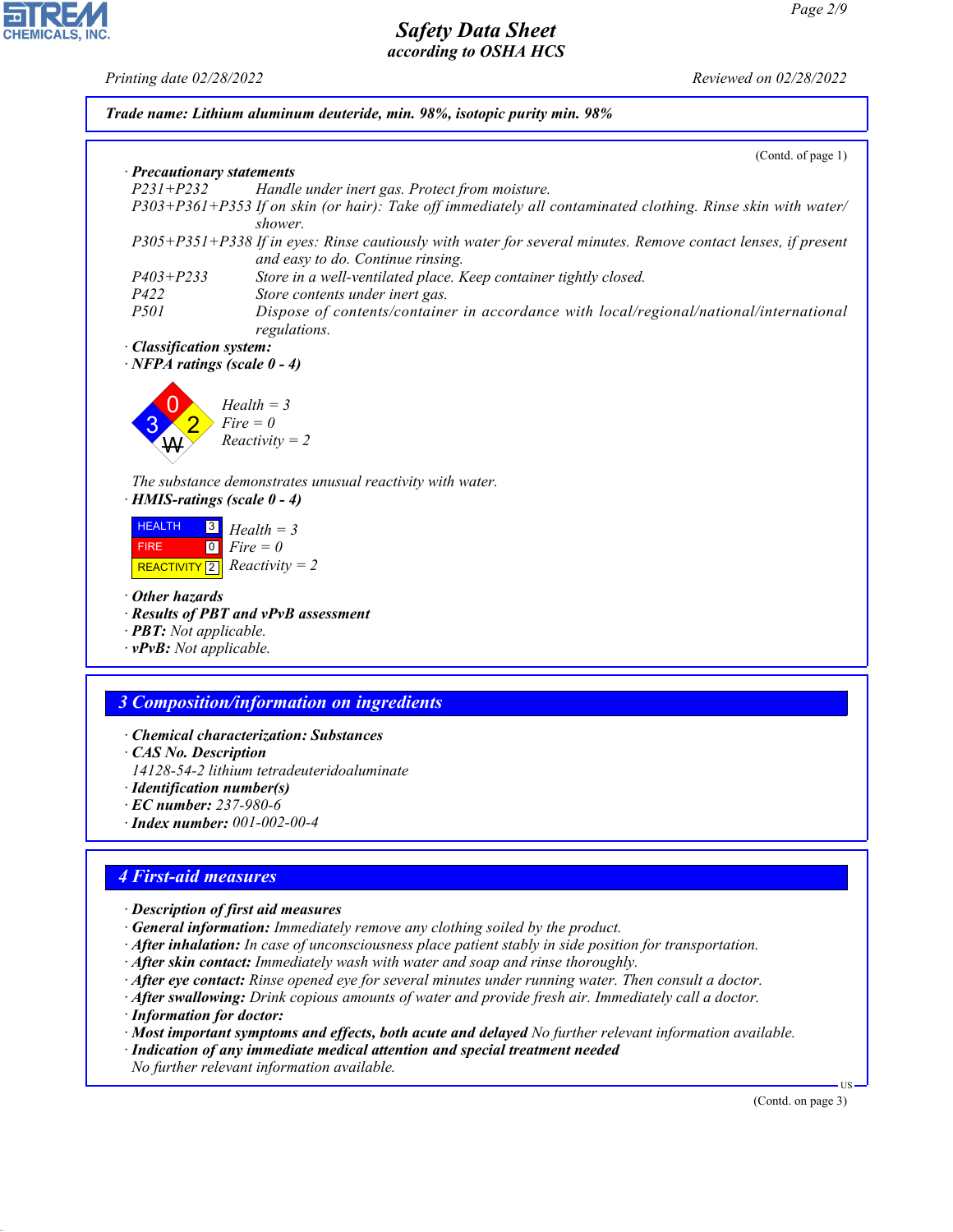*Printing date 02/28/2022 Reviewed on 02/28/2022*

*Trade name: Lithium aluminum deuteride, min. 98%, isotopic purity min. 98%*

(Contd. of page 2)

#### *5 Fire-fighting measures*

- *· Extinguishing media*
- *· Suitable extinguishing agents:*
- *Sand. Do not use water.*
- *CO2, sand, extinguishing powder. Do not use water.*
- *Use fire fighting measures that suit the environment.*
- *· For safety reasons unsuitable extinguishing agents: Water*
- *· Special hazards arising from the substance or mixture No further relevant information available.*
- *· Advice for firefighters*
- *· Protective equipment: No special measures required.*

#### *6 Accidental release measures*

*· Personal precautions, protective equipment and emergency procedures Wear protective equipment. Keep unprotected persons away.*

- *· Environmental precautions: No special measures required.*
- *· Methods and material for containment and cleaning up:*
- *Use neutralizing agent. Dispose contaminated material as waste according to item 13.*
- *Ensure adequate ventilation.*
- *Do not flush with water or aqueous cleansing agents*
- *· Reference to other sections See Section 7 for information on safe handling. See Section 8 for information on personal protection equipment. See Section 13 for disposal information.*
- *· Protective Action Criteria for Chemicals*
- *· PAC-1:*

*Substance is not listed.*

*· PAC-2:*

*Substance is not listed.*

*· PAC-3:*

44.1.1

*Substance is not listed.*

#### *7 Handling and storage*

- *· Handling: Handle under inert gas.*
- *· Precautions for safe handling*
- *Thorough dedusting.*
- *Open and handle receptacle with care.*
- *· Information about protection against explosions and fires: Keep ignition sources away Do not smoke.*
- *· Conditions for safe storage, including any incompatibilities*
- *· Storage: Store contents under inert gas.*
- *· Requirements to be met by storerooms and receptacles: No special requirements.*
- *· Information about storage in one common storage facility: Store away from foodstuffs.*
- *· Further information about storage conditions: Keep receptacle tightly sealed.*

*Store in cool, dry conditions in well sealed receptacles.*

(Contd. on page 4)

US

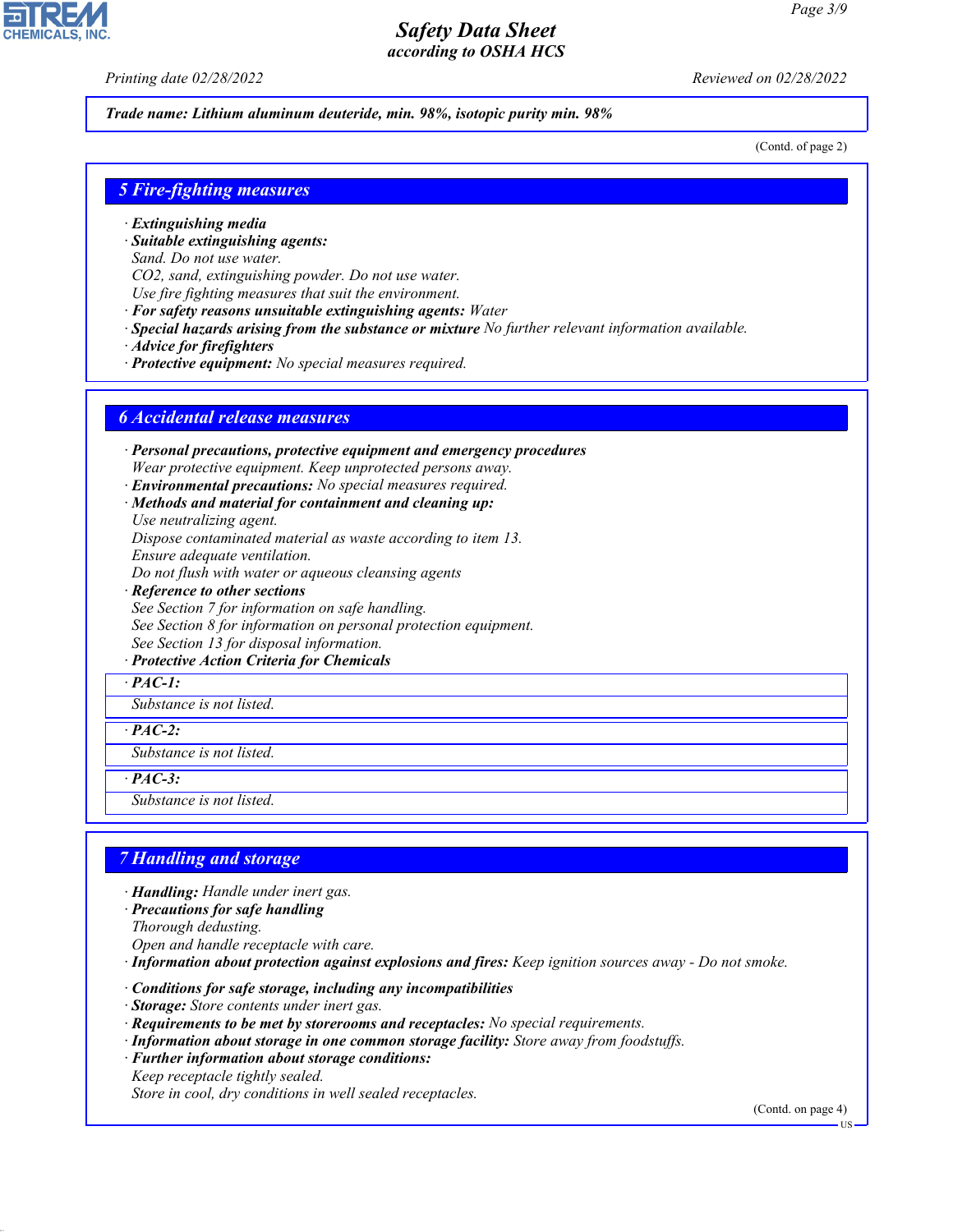*Printing date 02/28/2022 Reviewed on 02/28/2022*



*· Material of gloves*

**CHEMICALS, INC** 

*The selection of the suitable gloves does not only depend on the material, but also on further marks of quality and varies from manufacturer to manufacturer.*

*· Penetration time of glove material*

*The exact break through time has to be found out by the manufacturer of the protective gloves and has to be observed.*

*· Eye protection:*



44.1.1

\_R*Tightly sealed goggles*

(Contd. on page 5)

US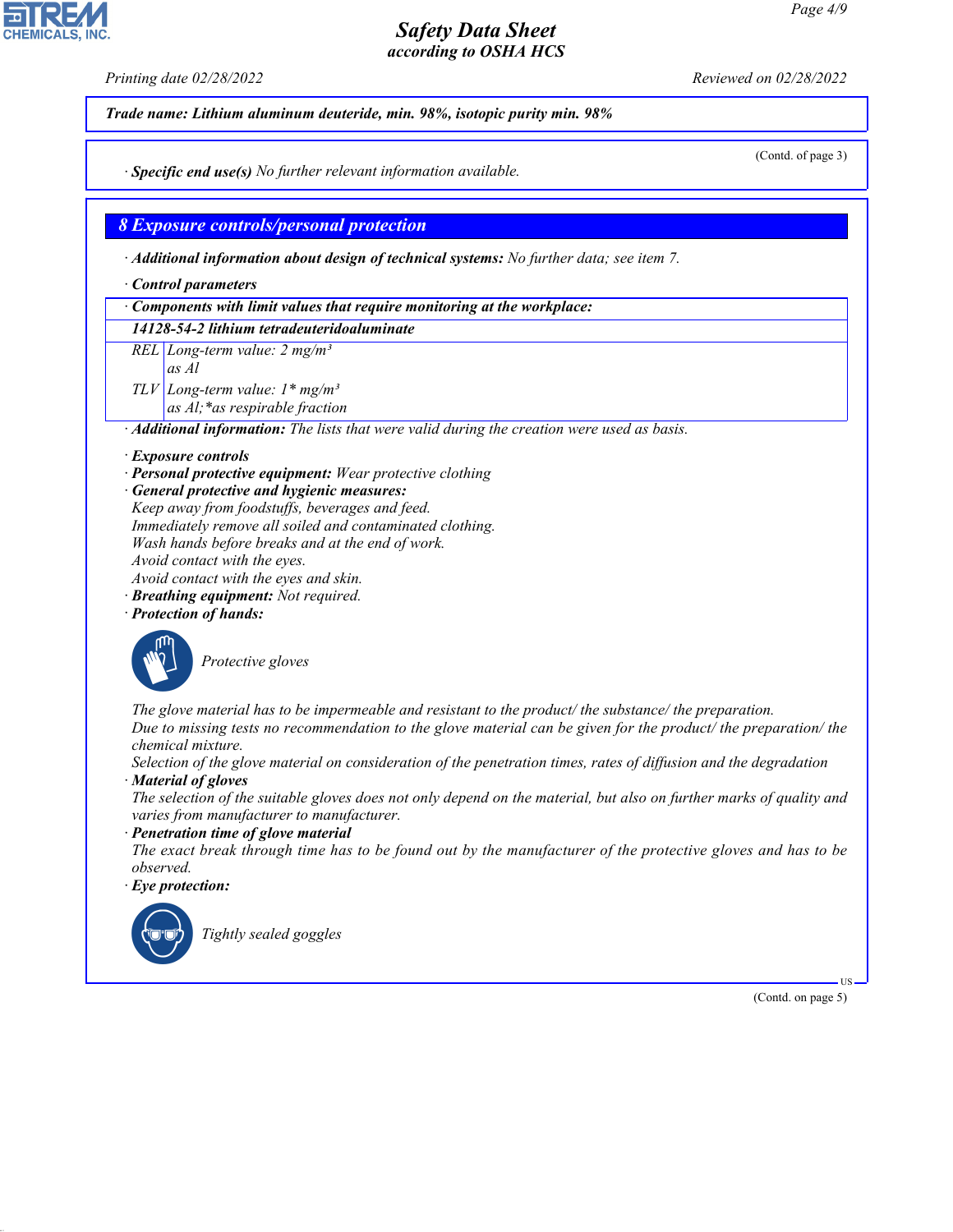**FIR CHEMICALS, INC.** 

*Printing date 02/28/2022 Reviewed on 02/28/2022*

### *Trade name: Lithium aluminum deuteride, min. 98%, isotopic purity min. 98%*

(Contd. of page 4)

| <b>9 Physical and chemical properties</b>                  |                                                         |  |  |
|------------------------------------------------------------|---------------------------------------------------------|--|--|
| · Information on basic physical and chemical properties    |                                                         |  |  |
| <b>General Information</b>                                 |                                                         |  |  |
| $\cdot$ Appearance:                                        |                                                         |  |  |
| Form:                                                      | Powder                                                  |  |  |
| Color:                                                     | Grey                                                    |  |  |
| Odor:                                                      | undistinguishable                                       |  |  |
| Odor threshold:                                            | Not determined.                                         |  |  |
| $\cdot$ pH-value:                                          | Not applicable.                                         |  |  |
| $\cdot$ Change in condition                                |                                                         |  |  |
| <b>Melting point/Melting range:</b>                        | 175 °C (347 °F)                                         |  |  |
| <b>Boiling point/Boiling range:</b>                        | Undetermined.                                           |  |  |
| · Flash point:                                             | Not applicable.                                         |  |  |
| · Flammability (solid, gaseous):                           | Flammable.                                              |  |  |
|                                                            | Contact with water liberates extremely flammable gases. |  |  |
| · Ignition temperature:                                    |                                                         |  |  |
| <b>Decomposition temperature:</b>                          | Not determined.                                         |  |  |
| · Auto igniting:                                           | Not determined.                                         |  |  |
| · Danger of explosion:                                     | Not determined.                                         |  |  |
| · Explosion limits:                                        |                                                         |  |  |
| Lower:                                                     | Not determined.                                         |  |  |
| <b>Upper:</b>                                              | Not determined.                                         |  |  |
| · Vapor pressure:                                          | Not applicable.                                         |  |  |
| · Density:                                                 | Not determined.                                         |  |  |
| · Relative density                                         | Not determined.                                         |  |  |
| · Vapor density                                            | Not applicable.                                         |  |  |
| · Evaporation rate                                         | Not applicable.                                         |  |  |
| · Solubility in / Miscibility with                         |                                                         |  |  |
| Water:                                                     | Insoluble.                                              |  |  |
| · Partition coefficient (n-octanol/water): Not determined. |                                                         |  |  |
| · <i>Viscosity</i> :                                       |                                                         |  |  |
| Dynamic:                                                   | Not applicable.                                         |  |  |
| Kinematic:                                                 | Not applicable.                                         |  |  |
| <b>Solvent content:</b>                                    |                                                         |  |  |
| <b>Organic solvents:</b>                                   | $0.0\%$                                                 |  |  |
| <b>VOC</b> content:                                        | $0.0$ g/l / 0.00 lb/gl                                  |  |  |
| <b>Solids content:</b>                                     | 100.0%                                                  |  |  |
| Other information                                          | No further relevant information available.              |  |  |

# *10 Stability and reactivity*

*· Reactivity No further relevant information available.*

*· Chemical stability*

44.1.1

*· Thermal decomposition / conditions to be avoided: No decomposition if used according to specifications.*

(Contd. on page 6)  $-US -$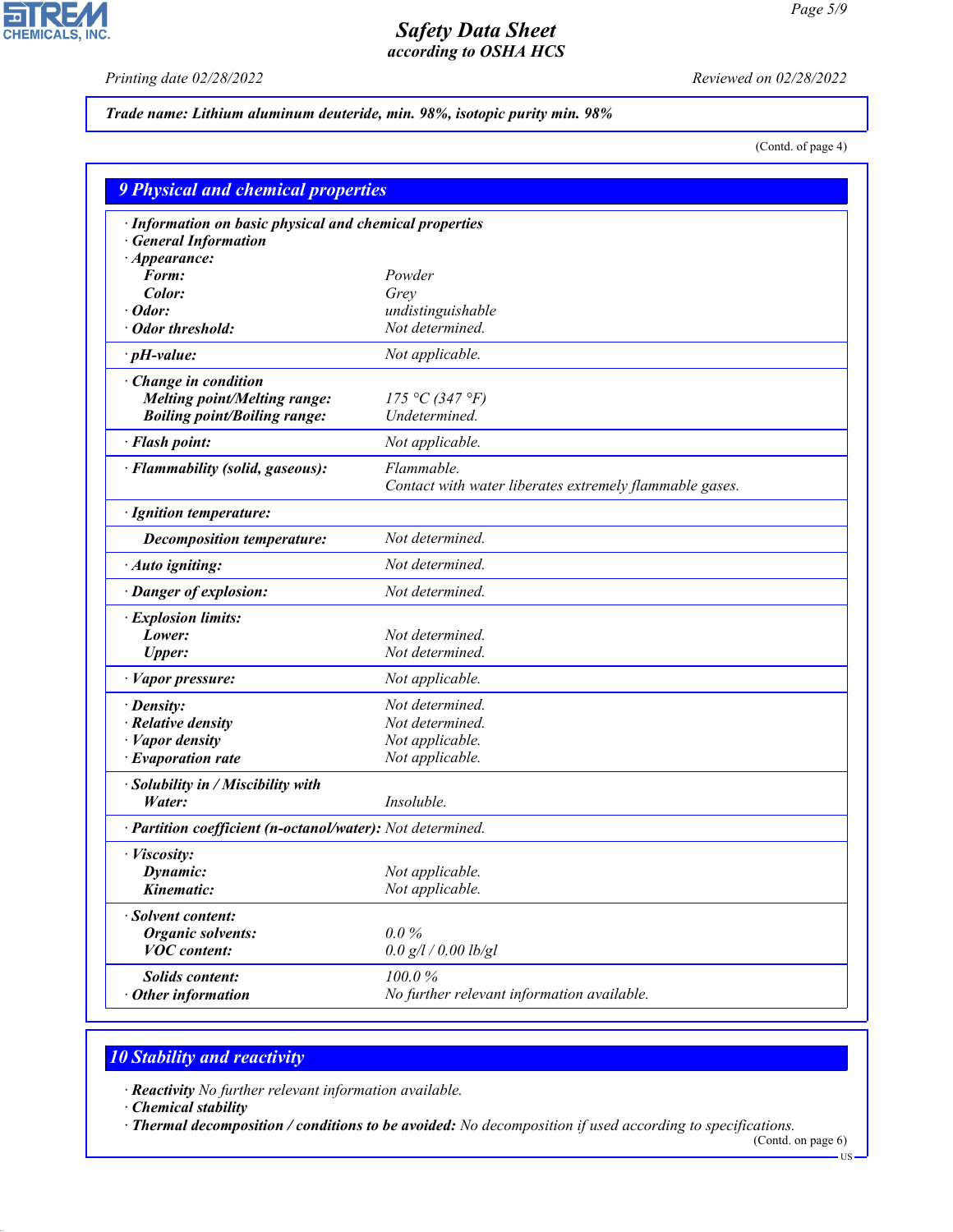*Printing date 02/28/2022 Reviewed on 02/28/2022*

(Contd. of page 5)

*Trade name: Lithium aluminum deuteride, min. 98%, isotopic purity min. 98%*

- *· Possibility of hazardous reactions Contact with water releases flammable gases.*
- *· Conditions to avoid No further relevant information available.*
- *· Incompatible materials: No further relevant information available.*
- *· Hazardous decomposition products: No dangerous decomposition products known.*

#### *11 Toxicological information*

- *· Information on toxicological effects*
- *· Acute toxicity:*
- *· Primary irritant effect:*
- *· on the skin: Caustic effect on skin and mucous membranes.*
- *· on the eye:*
- *Strong caustic effect.*
- *Strong irritant with the danger of severe eye injury.*
- *· Sensitization: No sensitizing effects known.*
- *· Additional toxicological information:*

*Swallowing will lead to a strong caustic effect on mouth and throat and to the danger of perforation of esophagus and stomach.*

*· Carcinogenic categories*

*· IARC (International Agency for Research on Cancer)*

*Substance is not listed.*

*· NTP (National Toxicology Program)*

*Substance is not listed.*

*· OSHA-Ca (Occupational Safety & Health Administration)*

*Substance is not listed.*

# *12 Ecological information*

- *· Toxicity*
- *· Aquatic toxicity: No further relevant information available.*
- *· Persistence and degradability No further relevant information available.*
- *· Behavior in environmental systems:*
- *· Bioaccumulative potential No further relevant information available.*
- *· Mobility in soil No further relevant information available.*
- *· Additional ecological information:*
- *· General notes: Must not reach bodies of water or drainage ditch undiluted or unneutralized.*
- *· Results of PBT and vPvB assessment*
- *· PBT: Not applicable.*
- *· vPvB: Not applicable.*
- *· Other adverse effects No further relevant information available.*

# *13 Disposal considerations*

*· Waste treatment methods · Recommendation:*

44.1.1

*Must not be disposed of together with household garbage. Do not allow product to reach sewage system.*

(Contd. on page 7)

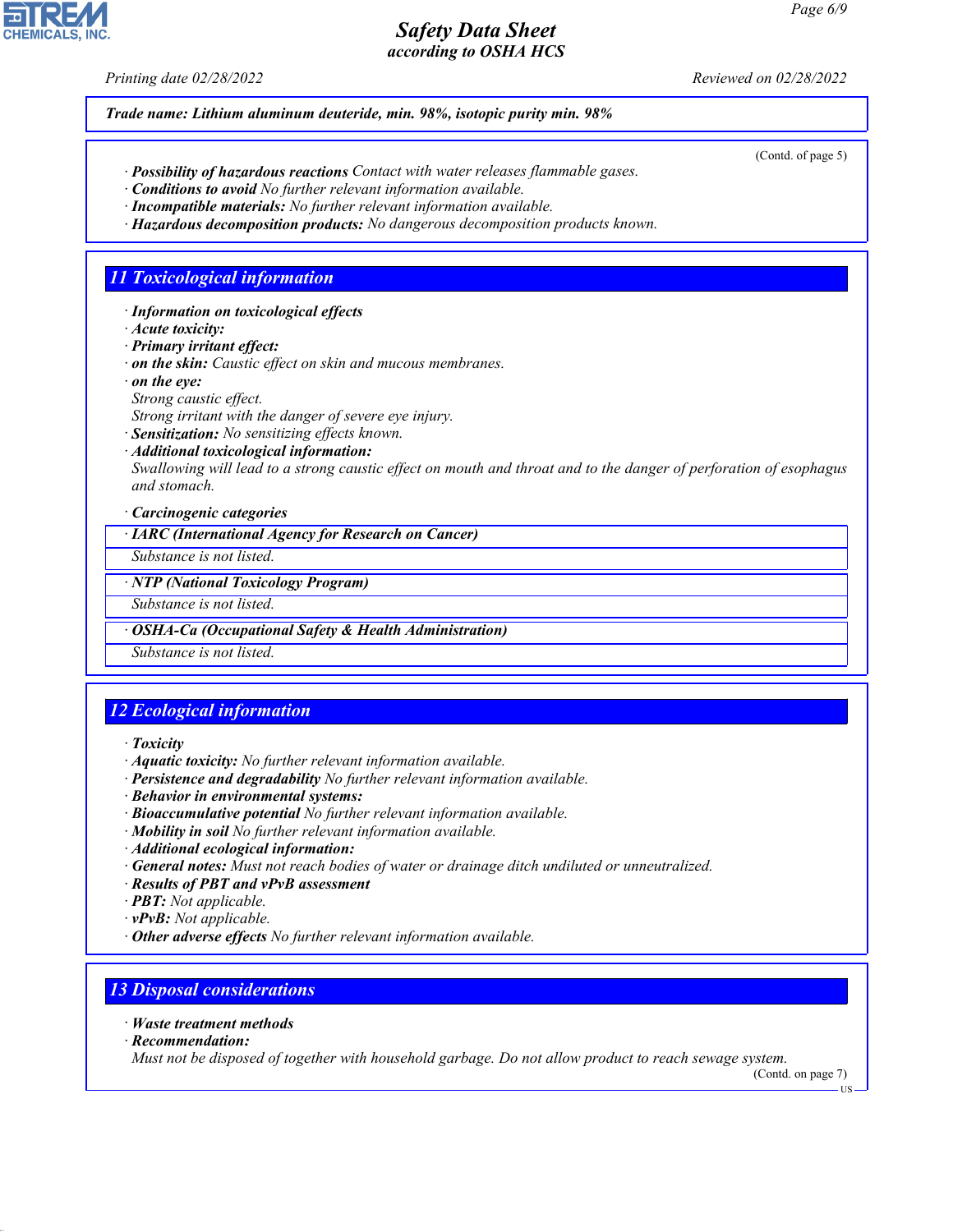PI R **CHEMICALS, INC.** 

44.1.1

*Printing date 02/28/2022 Reviewed on 02/28/2022*

(Contd. of page 6)

*Trade name: Lithium aluminum deuteride, min. 98%, isotopic purity min. 98%*

*· Uncleaned packagings:*

*· Recommendation: Disposal must be made according to official regulations.*

| <b>14 Transport information</b>                                                   |                                                                                                                                                                                                                                                                                                                                              |  |
|-----------------------------------------------------------------------------------|----------------------------------------------------------------------------------------------------------------------------------------------------------------------------------------------------------------------------------------------------------------------------------------------------------------------------------------------|--|
| · UN-Number<br>· DOT, IMDG, IATA                                                  | <i>UN1410</i>                                                                                                                                                                                                                                                                                                                                |  |
| · UN proper shipping name<br>$\cdot$ DOT<br>$\cdot$ IMDG, IATA                    | Lithium aluminum hydride<br>LITHIUM ALUMINIUM HYDRIDE                                                                                                                                                                                                                                                                                        |  |
| · Transport hazard class(es)                                                      |                                                                                                                                                                                                                                                                                                                                              |  |
| $\cdot$ DOT                                                                       |                                                                                                                                                                                                                                                                                                                                              |  |
|                                                                                   |                                                                                                                                                                                                                                                                                                                                              |  |
| · Class<br>· Label                                                                | 4.3 Substances which, in contact with water, emit flammable gases<br>4.3                                                                                                                                                                                                                                                                     |  |
| $\cdot$ IMDG, IATA                                                                | ___________________________                                                                                                                                                                                                                                                                                                                  |  |
|                                                                                   |                                                                                                                                                                                                                                                                                                                                              |  |
| · Class<br>· Label                                                                | 4.3 Substances which, in contact with water, emit flammable gases<br>4.3                                                                                                                                                                                                                                                                     |  |
| · Packing group<br>· DOT, IMDG, IATA                                              | Ι                                                                                                                                                                                                                                                                                                                                            |  |
| · Environmental hazards:<br>$\cdot$ Marine pollutant:                             | N <sub>o</sub>                                                                                                                                                                                                                                                                                                                               |  |
| <b>Special precautions for user</b>                                               | Not applicable.                                                                                                                                                                                                                                                                                                                              |  |
| · Danger code (Kemler):<br>· EMS Number:                                          | $F-G, S-M$                                                                                                                                                                                                                                                                                                                                   |  |
| · Stowage Category                                                                | E                                                                                                                                                                                                                                                                                                                                            |  |
| · Handling Code<br>· Segregation Code                                             | H1 Keep as dry as reasonably practicable<br>SG26 In addition: from goods of classes 2.1 and 3 when stowed on<br>deck of a containership a minimum distance of two container spaces<br>athwartship shall be maintained, when stowed on ro-ro ships a<br>distance of 6 m athwartship shall be maintained.<br>SG35 Stow "separated from" acids. |  |
| Transport in bulk according to Annex II of<br><b>MARPOL73/78 and the IBC Code</b> | Not applicable.                                                                                                                                                                                                                                                                                                                              |  |
| · Transport/Additional information:                                               |                                                                                                                                                                                                                                                                                                                                              |  |
| $\cdot$ DOT                                                                       |                                                                                                                                                                                                                                                                                                                                              |  |
| <b>Quantity limitations</b>                                                       | On passenger aircraft/rail: Forbidden<br>On cargo aircraft only: 15 kg                                                                                                                                                                                                                                                                       |  |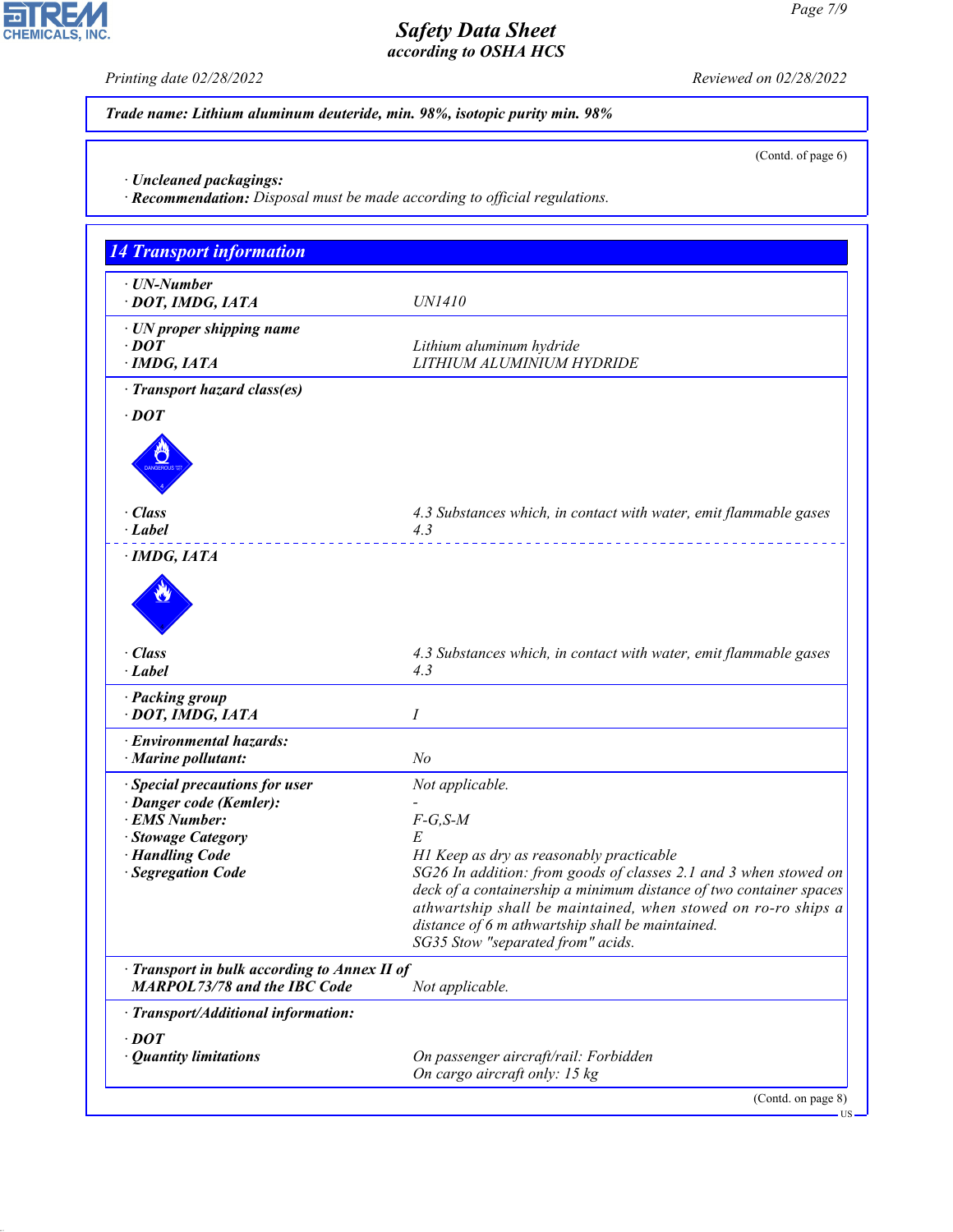*Printing date 02/28/2022 Reviewed on 02/28/2022*

*Trade name: Lithium aluminum deuteride, min. 98%, isotopic purity min. 98%*

(Contd. of page 7)

*· IMDG*

**CHEMICALS, INC** 

*i control quantities (LQ) a d code: E0 code: E0 code: E0 <i>·* Excepted quantities (EQ)

*Not permitted as Excepted Quantity*

*· UN "Model Regulation": UN 1410 LITHIUM ALUMINUM HYDRIDE, 4.3, I*

#### *15 Regulatory information*

*· Safety, health and environmental regulations/legislation specific for the substance or mixture · Sara*

*· Section 355 (extremely hazardous substances):*

*Substance is not listed.*

*· Section 313 (Specific toxic chemical listings):*

*Substance is not listed.*

*· TSCA (Toxic Substances Control Act):*

*Substance is not listed.*

*· Proposition 65*

*· Chemicals known to cause cancer:*

*Substance is not listed.*

*· Chemicals known to cause reproductive toxicity for females:*

*Substance is not listed.*

*· Chemicals known to cause reproductive toxicity for males:*

*Substance is not listed.*

*· Chemicals known to cause developmental toxicity:*

*Substance is not listed.*

*· Carcinogenic categories*

*· EPA (Environmental Protection Agency)*

*Substance is not listed.*

*· TLV (Threshold Limit Value established by ACGIH)*

*Substance is not listed.*

*· NIOSH-Ca (National Institute for Occupational Safety and Health)*

*Substance is not listed.*

*· GHS label elements*

*The substance is classified and labeled according to the Globally Harmonized System (GHS). · Hazard pictograms*



GHS02 GHS05

*· Signal word Danger*

44.1.1

*· Hazard-determining components of labeling: lithium tetradeuteridoaluminate*

(Contd. on page 9)

US